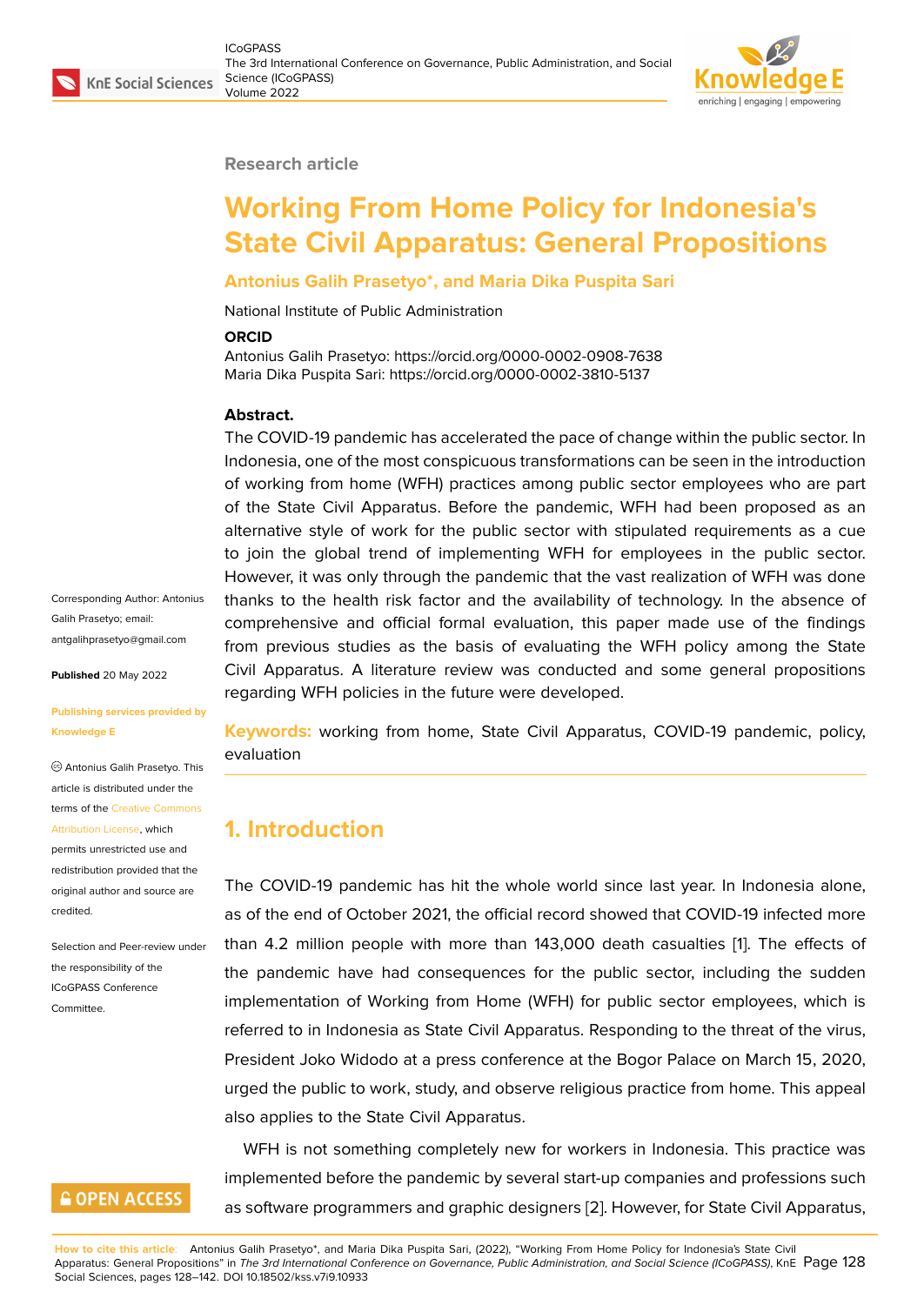WFH is something new. Before the pandemic, the usual practice was only to work outside the office, for example when on an official travel out of town or holding a meeting at a hotel. Several years ago, Suarlan [3] predicted that WFH or teleworking would not be carried out by State Civil Apparatus in the near future due to various reasons: the internet infrastructure that is not yet reliable and equitable, the low competency of State Civil Apparatus in using technology, a[nd](#page-12-1) the perception that is still strongly attached in society that working must be done in the office.

In State Civil Apparatus case, the reason for doing WFH is different from the classic reasons usually given for this practice such as providing work flexibility or balancing work and life, but for employee safety, that is to avoid being contracted by the virus [2]. Since its implementation until now, there has never been a comprehensive evaluation of the implementation of WFH which takes into account all impacts beyond virus-related number. This paper provides an initial evaluation by making use of the findings fr[om](#page-12-2) previous studies on WFH implementation among State Civil Apparatus. The evaluation is transmogrified in the form of propositions. This paper asks about the propositions that can be derived from the implementation of WFH among State Civil Apparatus as a guide for future arrangement of WFH after the pandemic. The writing is structured as follows. After presenting the introduction and method, the literature review on the implementation of WFH in the public sector globally is presented. The article continues with the findings of some studies on WFH among State Civil Apparatus in Indonesia. These findings are used as the basis for formulating propositions regarding future regulation of WFH. The paper is then closed with a brief conclusion.

### **2. Literature Review**

### **2.1. WFH in Public Sector**

Implementation of a flexible work schedule in which WFH is one of its manifestations has increasingly become a trend for employees in the public sector [4]. The US federal government started the WFH program in July 1990, starting with a pilot program involving 500 federal employees from 13 agencies, which was followed by various state and local governments. In his survey, Kemp [5] found that the reaso[ns](#page-12-3) used behind the introduction of the WFH program were to increase productivity, reduce road traffic, save fuel, reduce air pollution, answer employee needs, reduce office space, and create collective bargaining agreement. In the surve[y,](#page-12-4) these reasons were mostly confirmed to have been achieved. The survey also found obstacles met in the WFH program such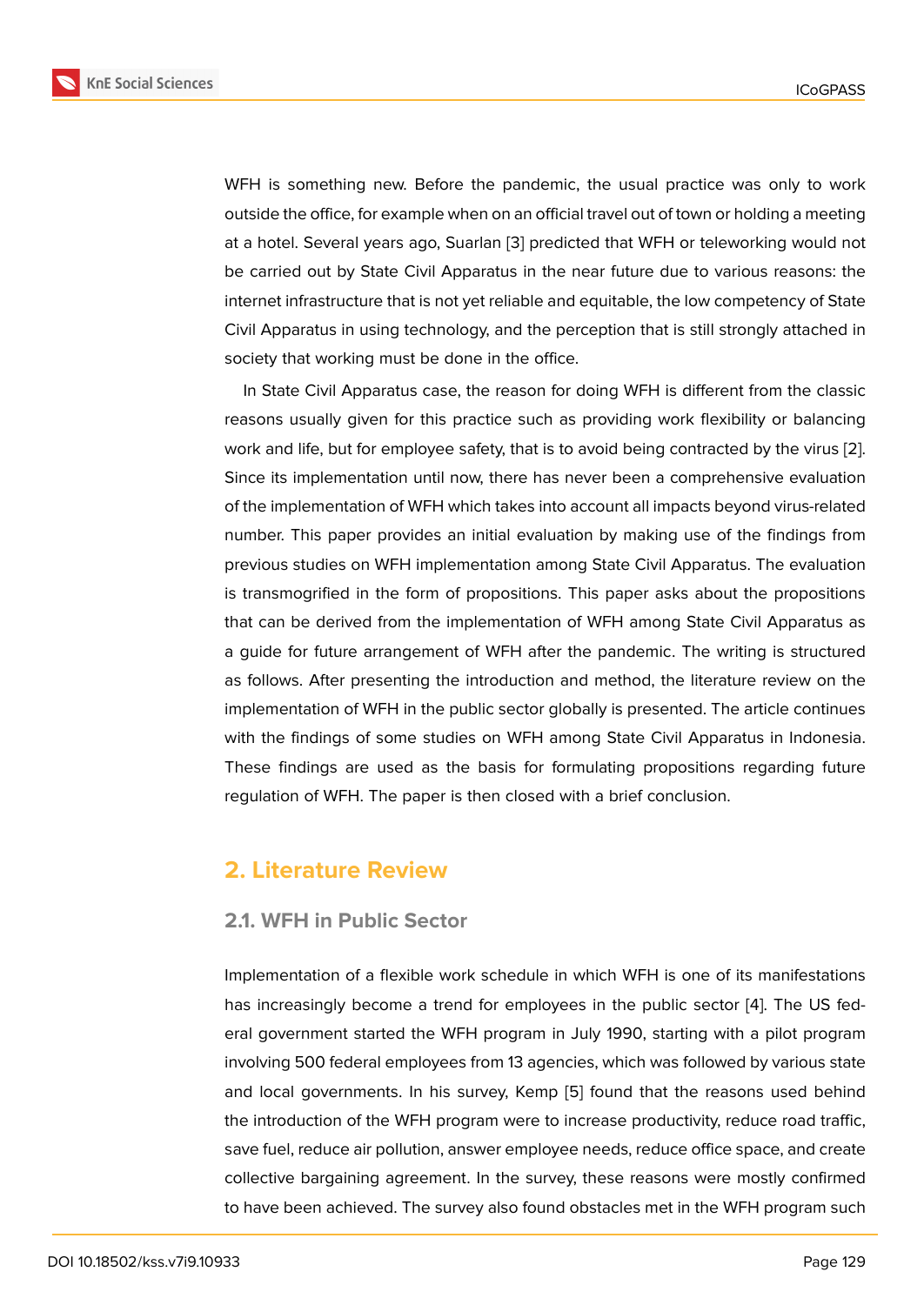as managers who did not dare to try it, resistance from some employees, difficulty in managing employees who worked remotely due to limited access, potential for abuse, limited technology, and budget constraints.

In a study that took data from 35 European countries, it was found that WFH did not hinder the delivery of public services. However, WFH disrupted the work-life balance of public sector employees. By WFH, there was an overlap between private life and work life. The boundary between the two seeped into each other. WFH also triggered greater work-related burnout, which in turn led to both physical and emotional exhaustion. All of these effects led to the perception that work-life balance, the usual idealized positive effect of WFH, did not occur. However, it was also found that work engagement was able to reduce the perception of this imbalance [6].

In a comparative study of the impact of telecommuting on private organizations and public organizations in the United States which were open to telecommuting practices, it was found that telecommuting was positively r[ela](#page-12-5)ted to professional isolation, namely the fear that working outside the office will limit opportunities for promotion and getting rewards from the organization. This professional isolation was closely related to employee professional development activities such as interpersonal networking, informal learning, and mentoring. Interestingly, because these activities were less valued by public sector employees than private sector employees, telecommuting was less likely to hinder the professional development of public sector employees than private sector employees [7].

The relationship between teleworking and the professional isolation of public sector employees was also explored by de Vries, Tummers, & Bekkers [8]. Teleworking actually had a neg[ati](#page-12-6)ve effect in the form of increasing professional isolation. In addition, working from home also reduced organizational commitment and had no effect on work engagement. However, these negative effects can be re[du](#page-12-7)ced if there is a high quality of superior-subordinate relationship based on social exchange, which is termed as leader-member exchange.

In a study of civil servants conducting WFH in Ibadan, Nigeria, it was found that boredom proneness (unpleasant affective state where individual feels a significant lack of interest in and difficulty concentrating on the ongoing task) and self-efficacy (the belief in one's capacity to perform as hoped) were the determinants of perceived stress among civil servants who carried out WFH during the lockdown [9].

In a research on the impact of the COVID-19 pandemic on public sector organizations in Australia, it was found that the impact of the pandemic, includi[ng](#page-12-8) the implementation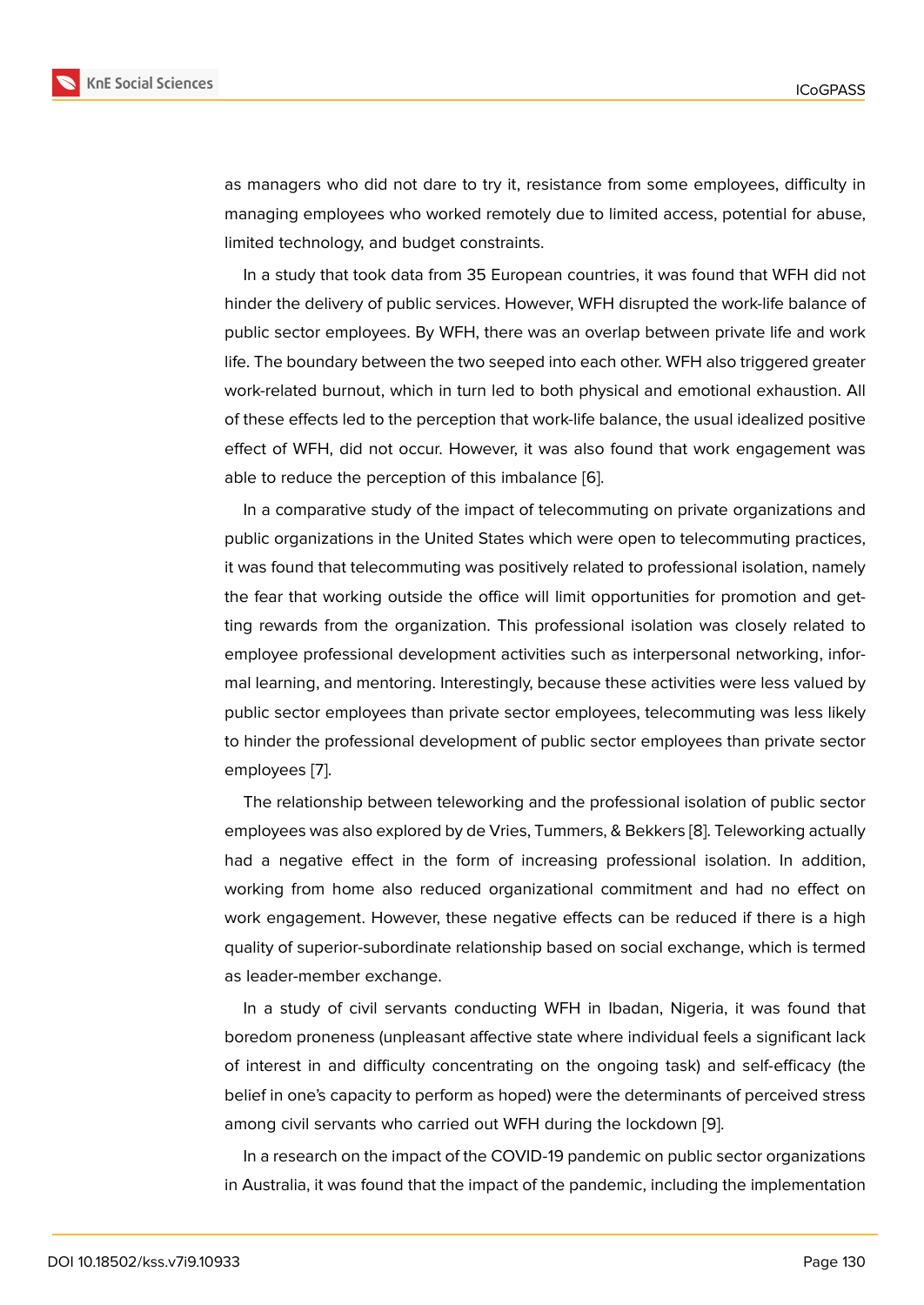of WFH, had both positive and negative impacts. The positive impact was in the form of increased creativity and initiative, and the negative impact was reduced satisfaction with team work [10]. WFH for public sector employees also triggered stress because employees were constantly exposed to news about the virus which in turn affected their productivity. The IT platform helped them in running WFH, but some also complained about the lack of [ac](#page-12-9)cess to technology only available in the office. For managers, they felt that they had lost control of their subordinates because they cannot see them directly [11].

The implementation of WFH in the public sector also poses a challenge to the implementation of transformational leadership. This is a leadership approach that is conside[red](#page-13-0) the most appropriate in dealing with crisis situations such as a pandemic. During WFH, supervisors in the public sector find it difficult to lead effectively due to obstacles in the form of high workloads, time pressure, role conflicts, and narrowing of freedom of action, especially in the area of personnel responsibility. The key factors in transformational leadership in the form of direct-personal communication and strong relationships between superiors and subordinates also cannot be executed properly during the implementation of WFH. This is because many leaders do not feel they have the authority and technical equipment to lead video conferences. To overcome these obstacles, things that can be done so that transformational leadership can be carried out during the implementation of WFH in the public sector are reducing the workload of leaders, increasing their scope of action, and reducing formalization and centralization in the decision-making process through more participatory decision-making and sharing of responsibilities through shared leadership [12].

## **3. Method**

This research was conducted using a qualitative method in the form of a literature study. The data obtained is secondary data in the form of relevant journals, articles, news, statistics, and regulations. The findings obtained from various data sources are investigated to see the broad pattern and their interrelationships, which then used as a basis for carrying out further interpretations presented in the analysis. The purpose of this paper is practical, namely in the form of proposition statements that are expected to be a guide for the formulation of policy of WFH for Indonesian public sector in the future post-pandemic era.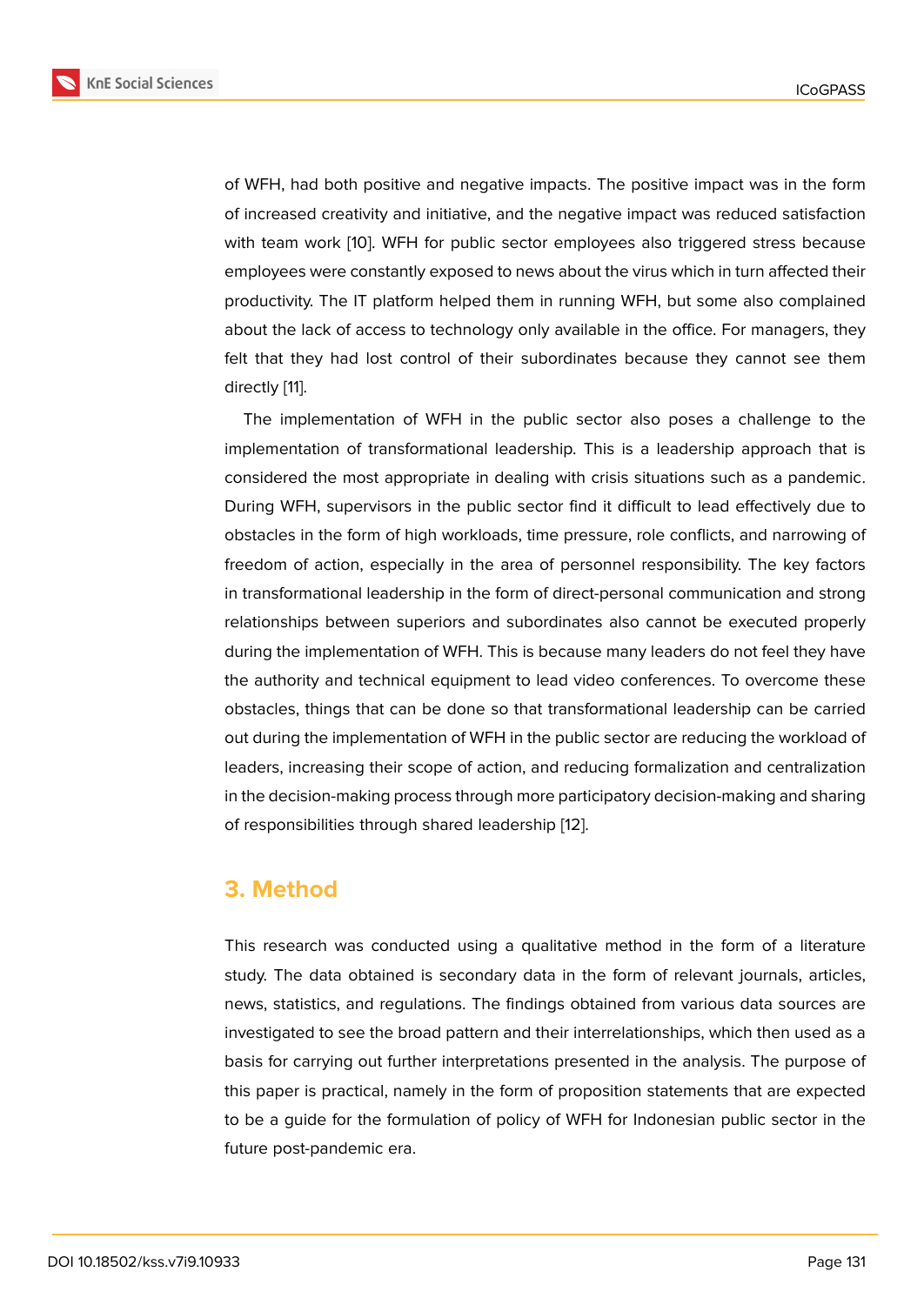# **4. Results and Discussion**

### **4.1. WFH Condition of Civil Servants in Indonesia during Pandemic**

The seminal WFH policy actually started before the COVID-19 pandemic. The Ministry of National Development Planning/National Development Planning Agency for example, has tested the WFH or remote working concept on December 2019 within its two deputies. Claimed to be a work system that is in line with President Joko Widodo's mandate to foster innovation and simplify the bureaucracy, the system was planned to be implemented more widely in 2020. Furthermore, the change in the work system will be accompanied by the provision of performance allowances or rewards for employees who perform well and increase their productivity [13].

Likewise, the Ministry of State Apparatus Empowerment and Bureaucratic Reform (*Kementerian Pendayagunaan Aparatur Negara dan Reformasi Birokrasi*/Kemenpan RB) in January 2019 prepared 6 central agencie[s a](#page-13-1)nd 10 local government agencies as pilot projects for the implementation of WFH. In the concept at that time, WFH was given as a reward for employees who were ranked in the best 20 percent in terms of performance within an agency. Another reward is in the form of a flexible working arrangement, where employees can come to the office later in the day and do not have to fill out an attendance list according to working hours. It was also emphasized that WFH cannot be carried out by all employees, but only for employees who work in certain fields such as strategic analysis and research [14].

However, before the WFH trial was considered for wider adoption, the pandemic that has hit Indonesia since March 2020 has forced government to implement WFH for State Civil Apparatus due to public health and safety consi[der](#page-13-2)ations. Considering that there was no rule that provided as a legal basis for the implementation of WFH due to force majeure conditions such as a pandemic, the Minister of State Apparatus Empowerment and Bureaucratic Reform (*Menteri Pendayagunaan Aparatur Negara dan Reformasi Birokrasi*/Menpan RB) issued Circular Letter (CL) No. 19 of 2020 concerning Adjustment of State Civil Apparatus Work System in Efforts to Prevent the Spread of COVID-19 in Indonesia. Through this CL, all State Civil Apparatus are able to do WFH during pandemic, with a note that there are at least two highest levels of managers still working in the office so that services to the public are not hampered. After ended in 31 March 2020, the CL was then renewed several times which essentially extending the implementation of the original CL with slight modification.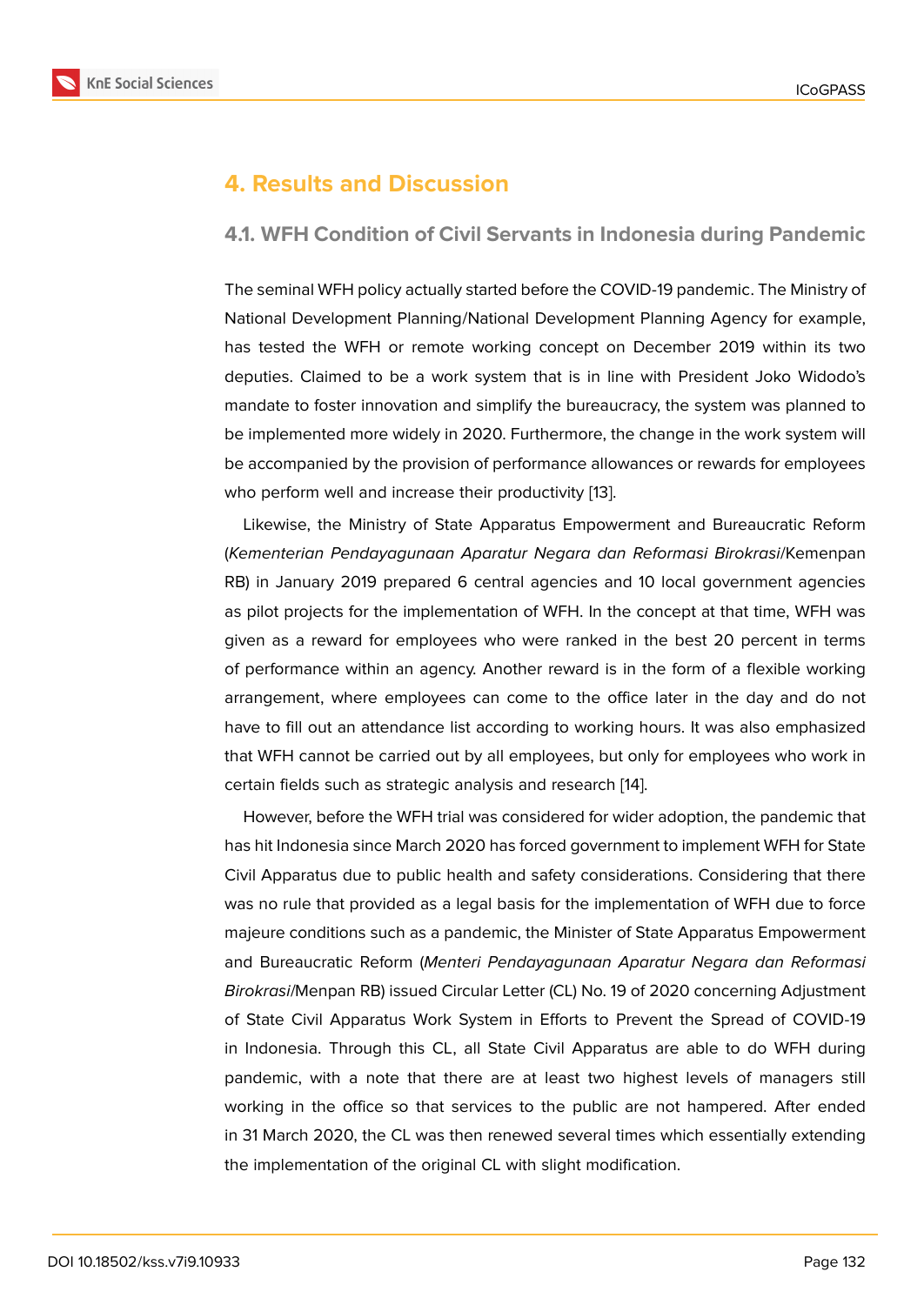In addition, Menpan RB also issued CL No. 58 of 2020 concerning the State Civil Apparatus Employee Work System in the New Normal Order. It states that the Staffing Officers (*Pejabat Pembina Kepegawaian*) in ministries, institutions, and local governments located in risky areas of virus infection or called Large-Scale Social Restriction (*Pembatasan Sosial Berskala Besar*) areas assign employees to carry out WFH fully, except for employees whose duties and functions are strategic. The CL was then amended by CL No. 67 of 2020 which regulates the allocation of employee attendance based on four risk zoning categories with the following provisions: for areas not affected or no case, the maximum number of employees entering the office is 100 percent; for low risk areas, the maximum number of employees who can enter is 75 percent; for areas of moderate risk, the maximum number of employees who can enter is 50 percent; and for high risk areas, the maximum number of employees who can enter the office is 25 percent. Lastly, Menpan RB issued CL No. 23 of 2021 which divides public sector work into three sectors (non-essential, essential, critical) in addition of four risk zoning categories as the basis for WFH arrangement.

Based on Menpan's CL No. 19 of 2020, agency leaders are required to evaluate the effectiveness of WFH implementation and report the evaluation to the Menpan RB. However, until now the result of summative evaluation which is comprehensive in nature has never been announced, so the overall effectiveness and impact of WFH cannot be really known by the public. Therefore, what can be presented is only fragments regarding the condition of WFH implementation in various agencies as described below.

Various strategies are carried out by government agencies both at the central and regional levels to meet the effective implementation of WFH. In Badung Regency, Bali, the Communication and IT Agency introduced an electronic signature that is able to verify who owns the electronic signature and guarantee its authentication. Meanwhile, the Investment and One Stop Service Office launched an online licensing service that facilitates officers to verify files from home. Regarding attendance, it is done using an application or electronic message for agencies that do not yet have an online attendance application. In addition, training was also provided for State Civil Apparatus who have not mastered IT [15].

In the National Civil Service Agency (*Badan Kepegawaian Negara*/BKN), all employees work from home except for employees who are in charge of protocol, health, correspondence, [s](#page-13-3)ecurity, technics, driving, and cleaning with a composition of 10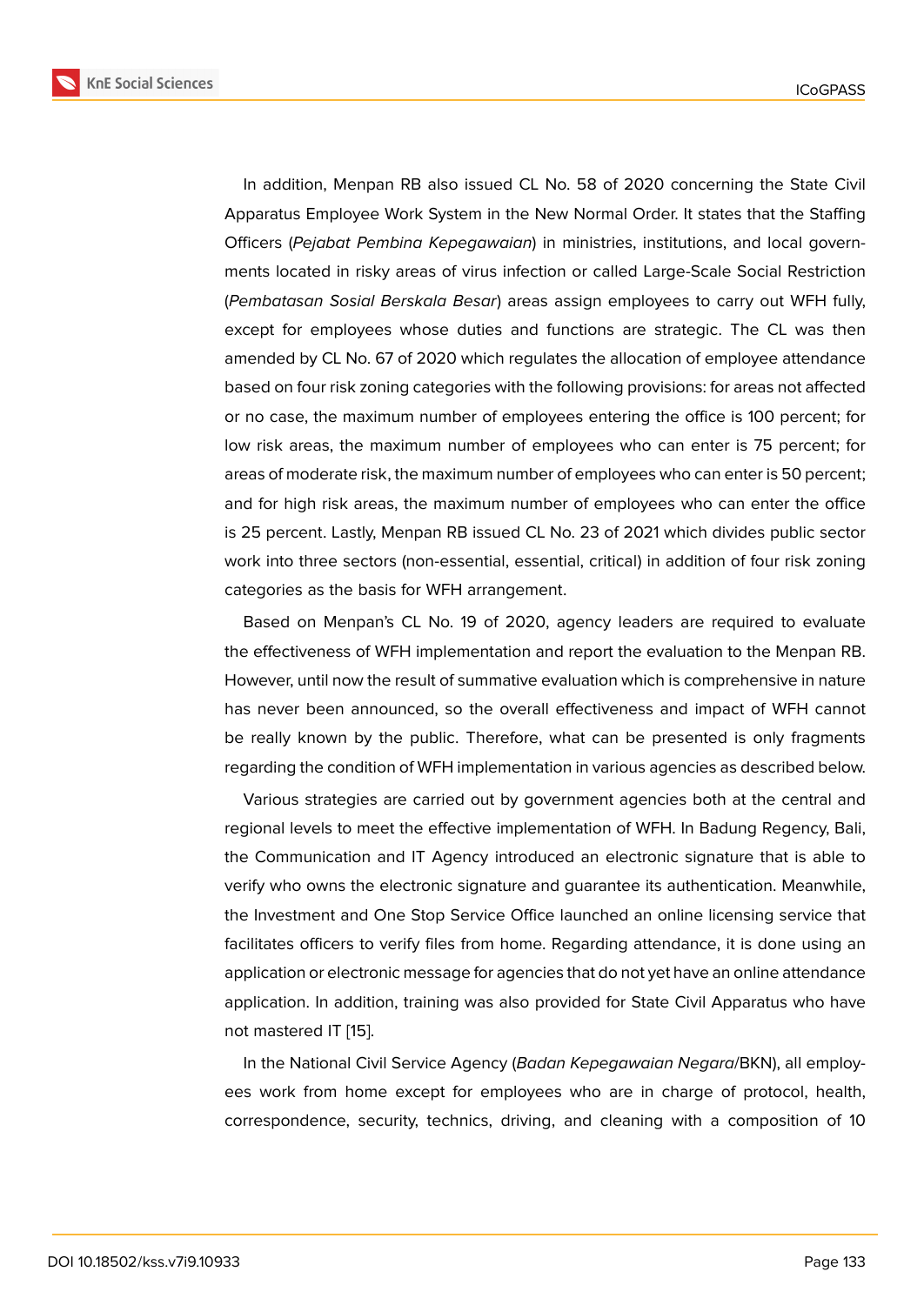percent of the total number of employees in these fields. To support the implementation of WFH, BKN has provided various applications that help employees, such as e-Kinerja for performance reporting. There is also SiPendekar application for attendance. The obstacle faced in its use is that the application cannot show the location of the employee's location accurately, which triggers BKN to refine the application [16]. Similarly, The Minister of Public Works and Public Housing issued a CL No. 4 of 2020 as a guide for the employees to continue to carry out their duties effectively in the midst of a pandemic. The CL also regulates official travel procedures, training, [and](#page-13-4) public service delivery during pandemic [17].

In her article on the role of the internal compliance unit in the implementation of WFH in the regional office of the Directorate General of State Assets, the Ministry of Finance of West Java Province, Dewaya[ni](#page-13-5) [18] explained that the internal compliance unit was helped in carrying out its work even though doing WFH because it had utilized several online-based report applications, online reservation system, and online presence system. However, due to WFH, t[here](#page-13-6) are some work that cannot be carried out because it must be done physically such as checking the completeness of files and monitoring the observance of ethical code among employees during working hours.

Not all State Civil Apparatus can work from home. At the Ministry of Health, the practice of WFH is excluded for employees working in health care facilities, especially those directly related to pandemic response. In addition, higher level managers also do not carry out WFH. Employees who carry out WFH are given online assignments and are not allowed to leave their homes on working days and working hours, except for emergency reasons by reporting to their immediate supervisor. Employees should also be easily contactable. If they cannot be contacted within 60 minutes, except for valid reasons, they are considered negligent and will be subject to a sanction of not receiving a performance allowance. The training activities have also changed its method from face-to-face to online lectures. Teleconference becomes the new habit to conduct meeting. Meanwhile, the obstacles faced during the implementation of WFH at the Ministry of Health are the unavailability of a centralized online employee attendance system, the difficulty in using daily work journals, and the presence of some employees who cannot work online because they do not have required electronic devices [19].

In their research on the effect of WFH on employee performance at the Financial and Development Supervisory Agency of North Sumatra Province using a questionnaire, Nasution, Zulhendry, & Rosanti [20] found that there was a significant relati[on](#page-13-7)ship between WFH and employee performance. Meanwhile, using descriptive qualitative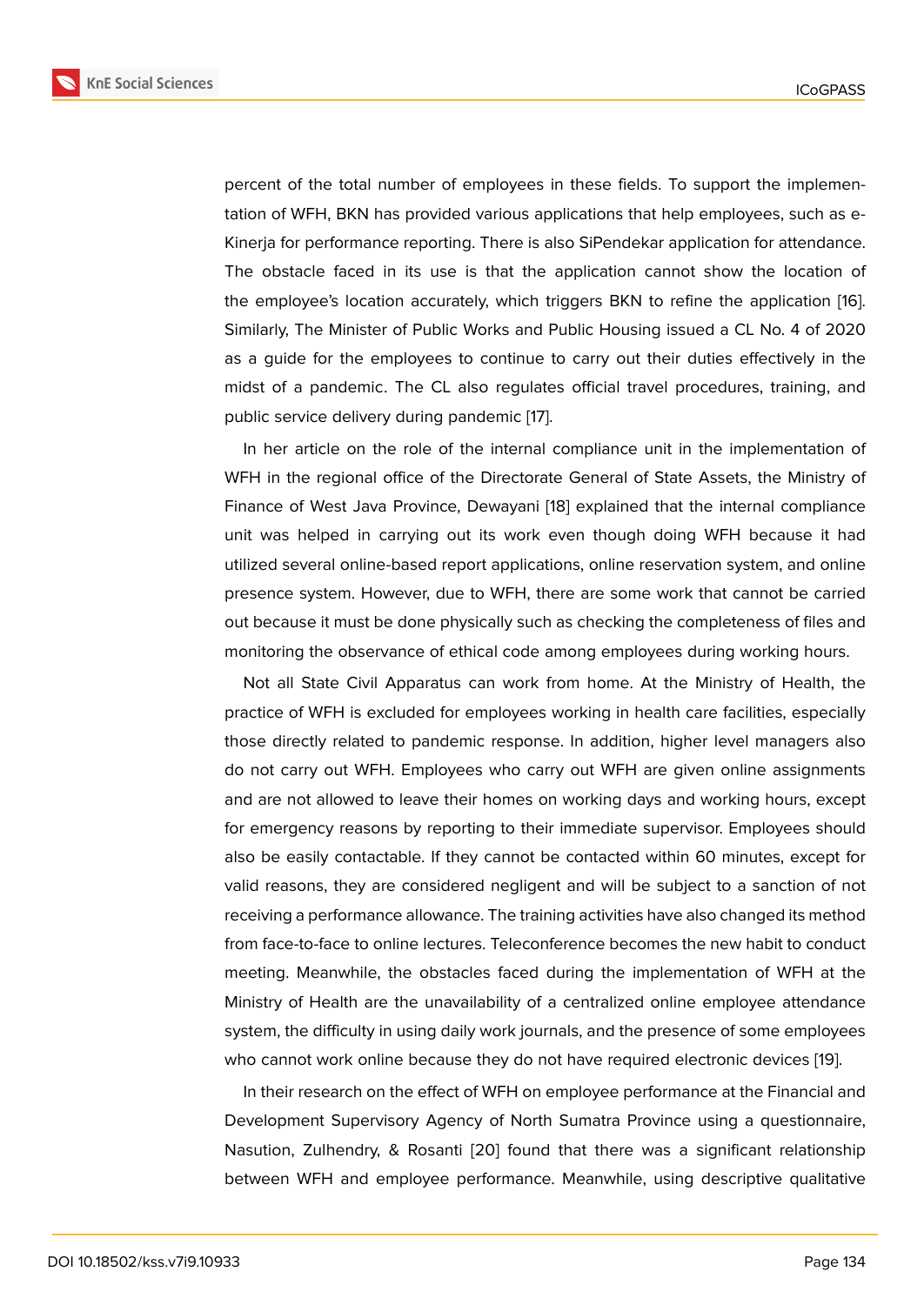methods, the positive effect of WFH on performance was also found in employees at the Class I Immigration Office in Medan [21].

In addition to performance, another thing that is examined in the implementation of WFH among State Civil Apparatus is productivity. For example, Simarmata [22] researched the impact of WFH on the pro[du](#page-13-8)ctivity of Ambon State Polytechnic lecturers. By using linear regression, it was found that the WFH variable partially had a significant positive effect on lecturer productivity. In addition, Praptana & Riyanto [23] studied [the](#page-14-0) connection between three variables (motivation, work experience, and utilization of IT) on the productivity of back office employees during WFH. Separately, these three variables only partially affect productivity. But simultaneously, the three [var](#page-14-1)iables affect the productivity of State Civil Apparatus during WFH with an effect of 76.6 percent.

In their study to measure the level of State Civil Apparatus readiness to carry out WFH, Febriani, Ariyanti, & Fathurrahman [24] found that there are three demographic variables that determine the level of State Civil Apparatus readiness in conducting WFH, namely type of position, age, and level of education. State Civil Apparatus who are more prepared to carry out WFH are those wh[o o](#page-14-2)ccupy managerial positions, are younger, and have a higher level of education. Meanwhile, the working period does not affect the level of WFH readiness.

In his research which analyzed the implementation of WFH on the mental workload of employees at the Tanjung Priok Type A Customs and Excise Main Service Office, it was found that the mental workload conditions of employees after the implementation of WFH showed an average decrease of 9.49 percent. This decline was experienced by all after being grouped by work unit, age, position, and gender, except for the age group of 50 years and over. From these results, it is recommended that the WFH policy can be continued [25].

The positive benefits of WFH that are proven to be real are budget savings. At the Ministry of Finance for example, because practically all meetings are conducted via video confere[nce](#page-14-3) during the pandemic, the budget previously allocated for official travel, hotel room rental, and food can be saved [26].

The study with the most representative sample to see the conditions of the WFH implementation among State Civil Apparatus in Indonesia was conducted by Akbar, Nurliawati, Muchtar, & Ramdhani [27] who looke[d at](#page-14-4) the perceptions of 437 State Civil Apparatus at the central and regional levels in carrying out WFH. In this study, it was found that the most positive thing about WFH is independence in work arrangements. However, negative perceptions [of W](#page-14-5)FH were also found. Regarding independence,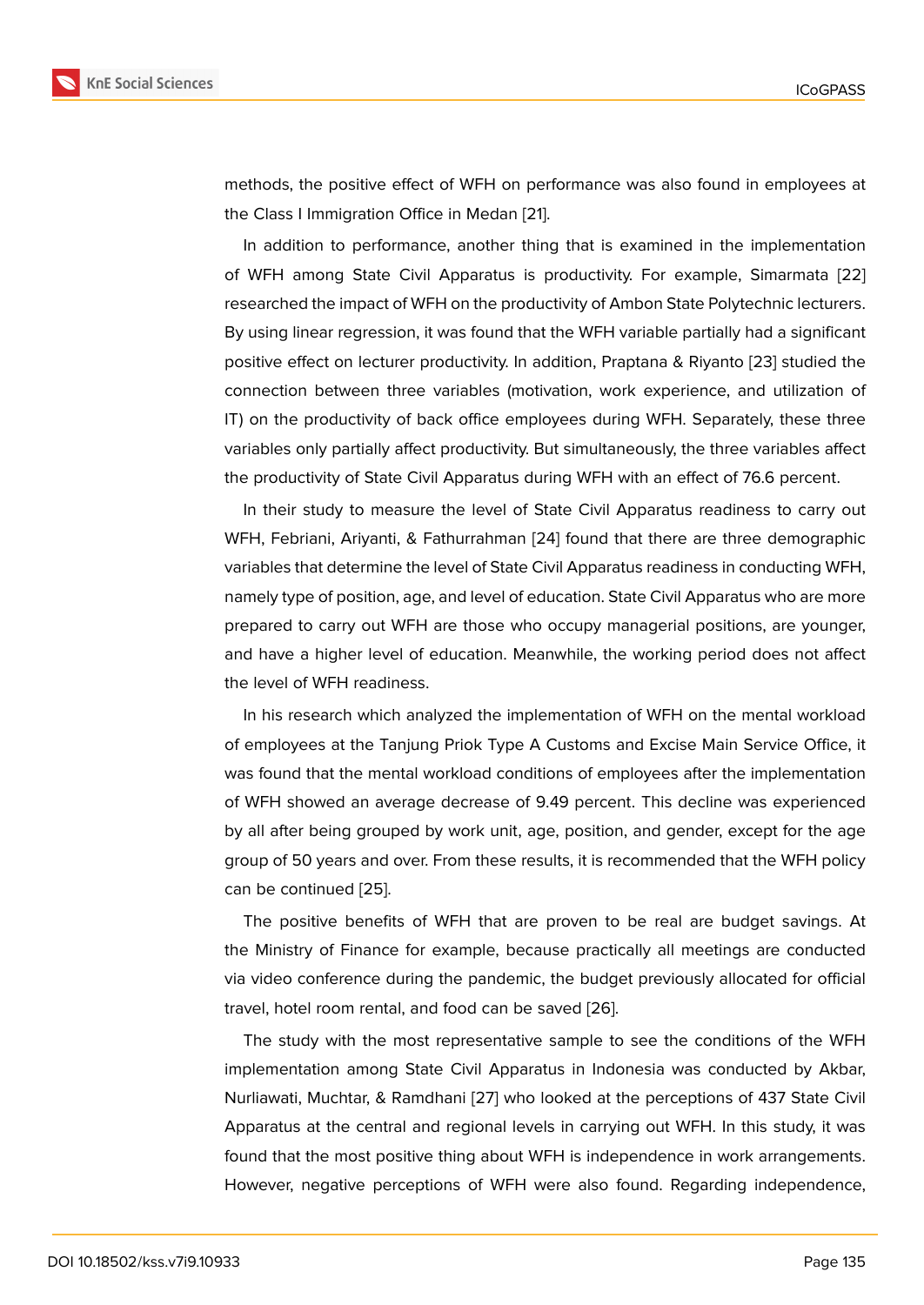female State Civil Apparatus showed a negative perception because they preferred to work in groups. Male State Civil Apparatus showed a more negative attitude because WFH were less likely to eliminate unnecessary interactions in the home. They also felt that their careers will be more successful if they work in an office because of the assumption that WFH has a negative impact on work continuity. Other finding was that the theoretical benefits of WFH such as flexibility of time and place, higher work motivation, work-life balance, and reduced travel time were not felt significantly. Other negative impacts were higher performance expectations from superiors, excessive working time, communication problems due to the impossibility of face-to-face interaction, and poor internet quality at home. In general, respondents with a higher level of education had a higher level of readiness to do WFH than those with a lower level of education. Similarly, younger respondents perceived WFH more positively, and older generations saw dependence on technology as hindering the implementation of WFH because they were not as adaptive as the younger generation in using technology.

In his assessment related to the implementation of public services during the WFH period, the Indonesian Ombudsman concluded that there were four disturbances in public services that could arise and harm the public. First, there was no clear communication between superiors and subordinates regarding the division of labor, resulting in a misperception that WFH is a holiday. Second, the picket scheme to get around the social restriction protocol actually had an impact on the decline in service quality. This can be seen from a number of agencies that implemented picket which often closed the administrative counter or service reception before the end of operational time. Third, the weak supervision of the performance of State Civil Apparatus who have special abilities such as physicians, lecturers, and teachers. Fourth, the use of public agency communication facilities was not optimally used. In checking a number of hotlines or emails provided for public services, the responses were disappointing [28].

Another issue that arises is related to digital data security. While doing WFH, employees process and transmit a lot of important and sometimes sensitive or confidential government data. Ideally, the data should be sent in encrypted form to p[rev](#page-14-6)ent leakage. Until now the government has not yet developed an application that ensures digital safety during WFH. The implementation of video conferences using foreign applications such as Zoom also becomes a concern because the recordings are controlled by third parties [2].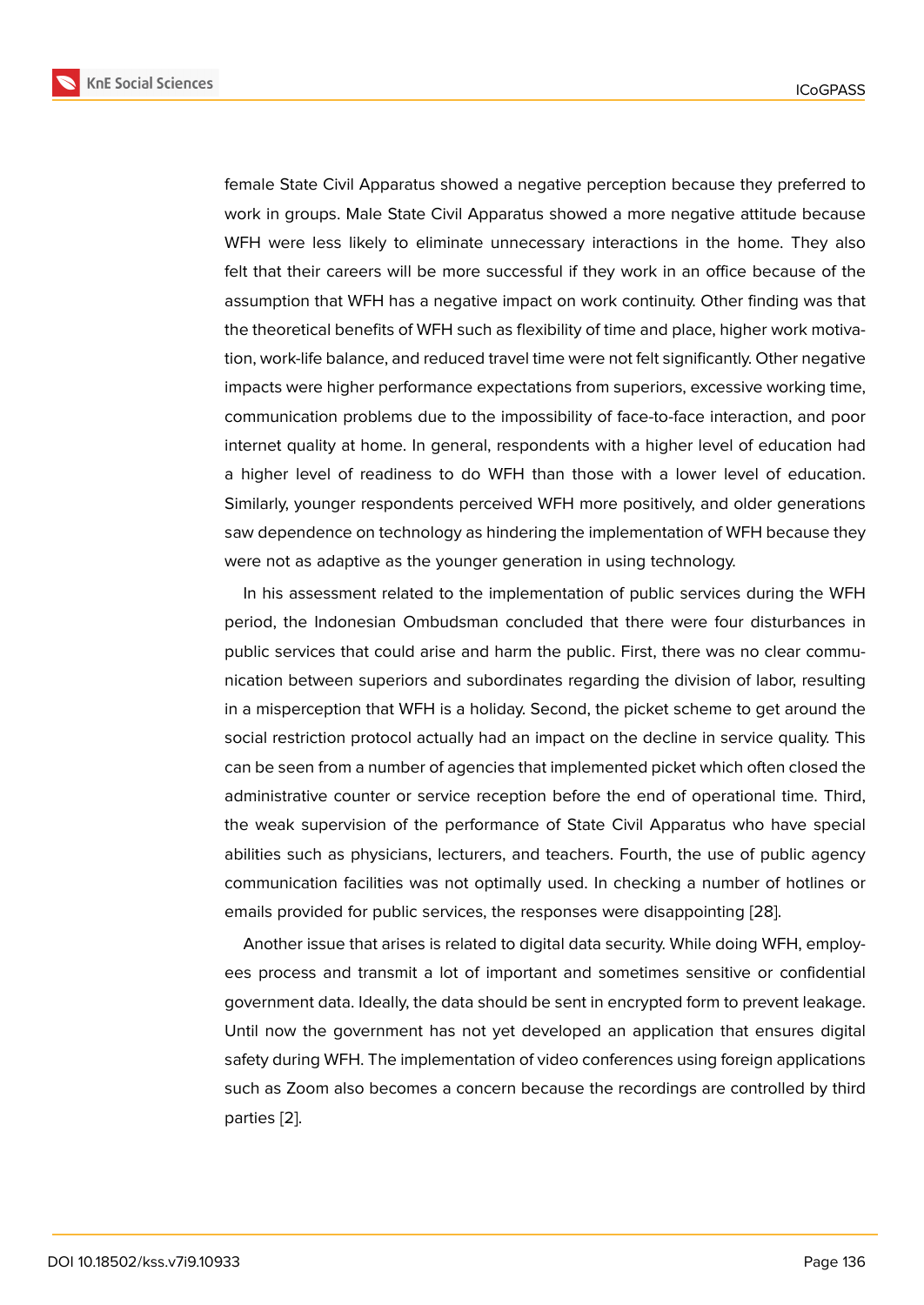### **4.2. Propositions for Future Implementation of WFH**

Based on the sketches of WFH conditions in various agencies above, emergent pattern and collection of lessons can be discerned. The pattern and lessons are then transformed into the following propositions as a rough guide for future regulation of WFH for State Civil Apparatus after the pandemic ends, that is when public health factor does not count as the sole motive behind WFH policy.

First, not all State Civil Apparatus can do WFH. This is true even in the peak of pandemic, when State Civil Apparatus working in hospitals and other health facilities must continue to work due to their status as frontline personnel in handling the pandemic. The nature of some of their work also cannot be done from home. Not only cannot do WFH, they also work harder and longer than usual [2]. After the pandemic, the same proposition remains. Not all State Civil Apparatus can do WFH because some positions can only be done in the workplace, for example security personnel, protocol, drivers, and building maintenance officers.

Second, WFH should not be forced but should be an open option. Even for positions that can objectively do WFH such as researchers, lecturers, and policy analysts, they cannot be forced to do WFH because working in an office is also an employee's right. Thus, WFH is not a binding requirement for all who are permitted to do so, especially for those who choose not to do so, whatever their reasons.

Third, post-pandemic WFH policy should be based on a more formal policy. Currently, the policy is only regulated by CL which is basically an appeal without binding force. In the future, more formal policy which applies nationally must be in place, whether in the form of Law (*Undang-undang*) or Government Regulation (*Peraturan Pemerintah*). The policy should regulate the details of WFH: who can do it during what time, what are the rights and obligations during WFH, how is the accountability mechanism, etc. Standard operating procedures regarding WFH are also needed for each type of work and service.

Fourth, WFH policy must remain a post-pandemic option. The studies of Akbar, Nurliawati, Muchtar, & Ramdhani [27] and Febriani, Ariyanti, & Fathurrahman [24] show that those who are most enthusiastic about WFH are the millennial generation and those with higher education. In the future, employees with that character will become the majority of State Civil Appar[atus](#page-14-5) and leader of public sector agencies. [The](#page-14-2)refore, things that prove attractive to them must be maintained. Millennials and Generation Z tend to be interested in jobs that offer flexibility in terms of time and space with the support of sophisticated technology [29]. Thus, WFH policy as a permanent feature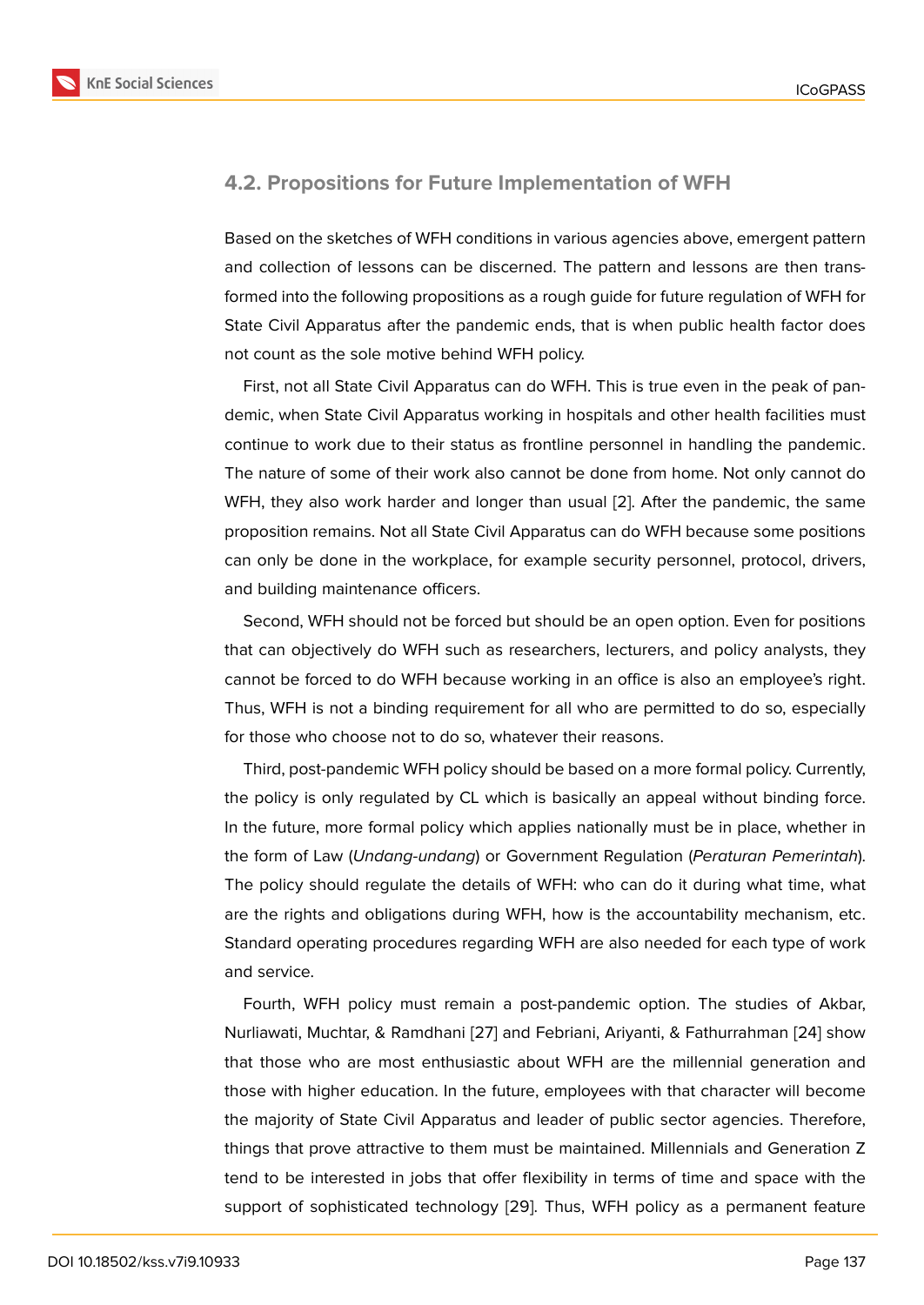

within public sector can be a means to attract the talented young generation to the profession of State Civil Apparatus.

Fifth, WFH policy must be evaluated. As with policies in general, WFH policy must be monitored on an ongoing basis and evaluated to see whether it achieves its purpose. By this logic, WFH policy should state explicitly the purpose of WFH as the basis to conduct the policy evaluation. Considering that WFH can be carried out based on various purposes such as work-life balance, increased productivity, and increased work satisfaction, the government must choose wisely which purpose suits best for State Civil Apparatus, including its attendant indicators. The results of the evaluation become the basis for improving the WFH implementation or revising the WFH policy in the future. Besides the evaluation at the macro level, WFH evaluation at the individual level of employee also needs to be carried out by assessing employee performance when conducting WFH. If the evaluation result shows that an employee's performance has decreased, then the employee's right to carry out WFH can be revoked. Likewise, if during WFH the employee performance remains or even increases, the right to carry out WFH can continue to be given to the employee. However, the challenge of this provision is to determine the extent to which the WFH condition is related to the level of employee performance because it is very possible that there are factors outside of WFH condition that affect performance.

Sixth, digitalization of public service. WFH will be a logical move and inevitable option if all public services can be delivered digitally via online platforms. With all services can be done remotely, working from office to deliver service will be a redundant and irrelevant practice. Currently, many services are still conducted manually. Some services which can be delivered via online are not perfect because some steps in the overall service procedure need to be conducted physically. The challenge to implement this requirement is creating a system of public service digitalization at all levels and all kinds in a comprehensive manner. It is much better if the system is integrated in one single platform.

Seventh, ensuring access to technology. Doing WFH requires all employees to possess or at least have an access to the needed technology such as computer, smart phone, and internet access to conduct activities like video conference, online service, and online reporting. Without the aforementioned technology, WFH practically cannot be done. However, it is possible that not all employees have this technology due to various reasons. Thus, it is the obligation of government to provide all the required technology for its employees who conduct WFH, especially for those who do not have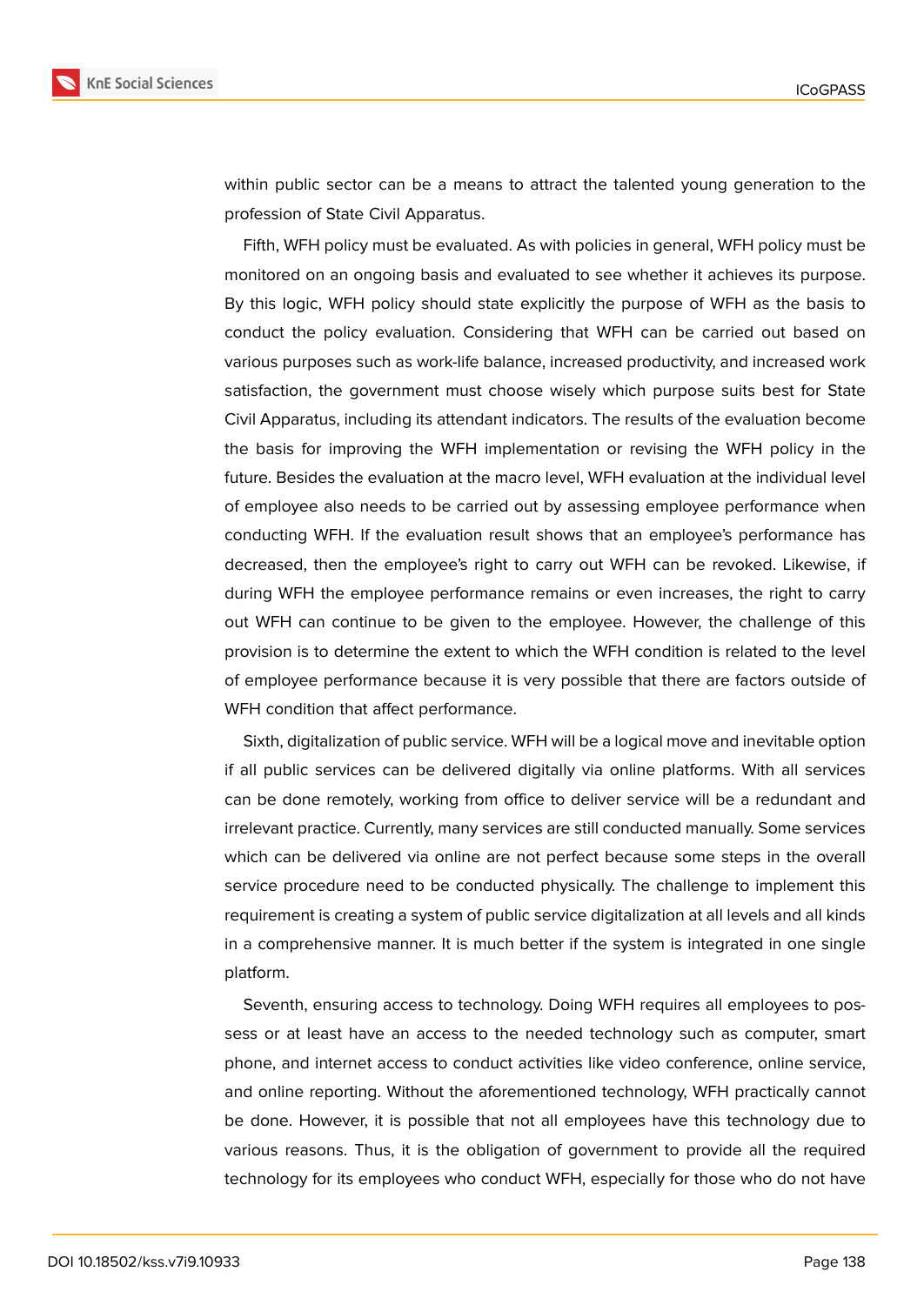

access to it. It is better if this obligation is stated in the WFH regulation. Because of this technological factor, it goes without saying that employees who work in areas not covered by internet technology cannot and do not need to do WFH because remote public services cannot be performed in such condition.

Eighth, WFH is not an excuse to make overtime work as a routine. One of the things often complained by employees during WFH is the excessive length of work time. WFH moment is used by some superiors to instruct their subordinates outside working hours by using flexibility principle as a pretext. As a result, employees become more tired compared to working conventionally in the office. This kind of practice should not be continued. WFH does not mean forcing longer working hours. It does not mean that working overtime is not allowed during WFH. However, if the employees work longer than normal working hours, then they are entitled to receive overtime pay.

Ninth, trust instead of excessive control. By doing WFH, employees work in a private space away from the office so they cannot meet directly with their superiors and colleagues. In such circumstance, high trust must be given to employees. Superiors must believe that employees are not abusing WFH, for example by going outside for a walk or just relaxing at home. By giving trust to employees, employees will feel empowered and appreciated as responsible adults. This approach is more effective than its alternative, which is giving employees excessive control during working hours, for example by calling employees to confirm their location every few moments. By providing excessive control, a culture of trust will not be built which in turn will have an effect on decreasing work motivation and productivity.

# **5. Conclusion**

The practice of WFH for State Civil Apparatus in Indonesia which has been running for more than the last 1.5 years needs to be used as a stepping stone to formulate evidence-based policy of WFH after the pandemic is over. Although it was done out of necessity, the implementation of WFH among State Civil Apparatus is a valuable experiment to see the effectiveness and impact of WFH, especially since this is the first time in the history of the public sector in Indonesia. Unfortunately, until now an official evaluation from the government as a policy maker regarding the effectiveness and impact of WFH has never been carried out or announced. Therefore, by utilizing the fragments of findings from previous studies regarding the implementation of WFH for State Civil Apparatus during the pandemic, a list of general propositions is formulated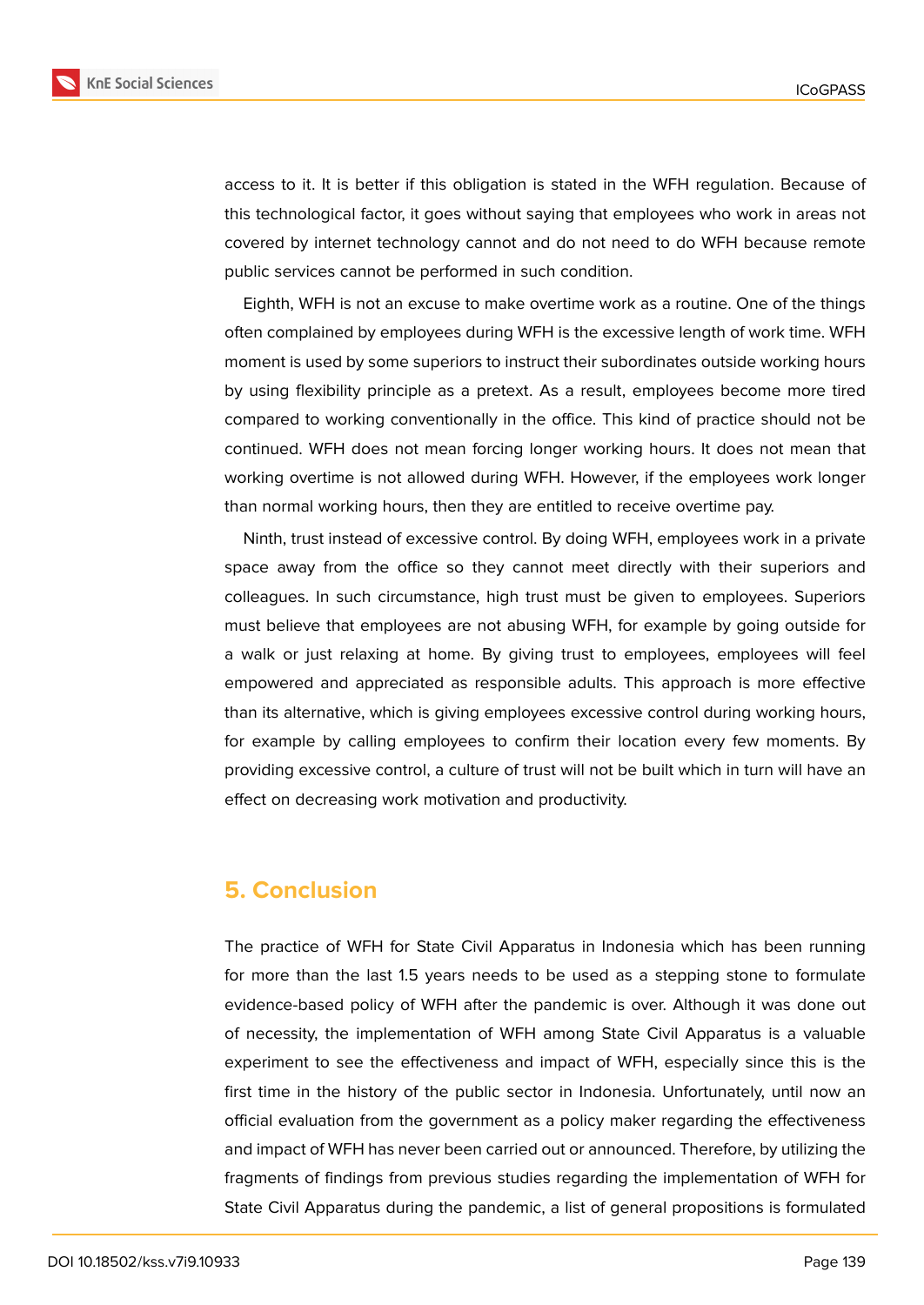

as the basis for formulating WFH policy for State Civil Apparatus after the pandemic is over.

# **References**

- <span id="page-12-0"></span>[1] Satuan Tugas Penanganan COVID-19. Indonesia: Satgas Covid 19. Data sebaran [Distribution data]. Covid19.go; 2021 Oct 30. Available from: https://covid19.go.id/
- <span id="page-12-2"></span>[2] Syaefudin RA. Working from home policy for Indonesian civil servants during Coronavirus disease pandemic. Spirit Publik. 2020;15(2):167-173.
- <span id="page-12-1"></span>[3] Suarlan, S. Teleworking for Indonesian civil servants: Problems and actors. International Journal of Administrative Science & Organization. 2017;24(2):100-109. https://doi.org/10.20476/jbb.v24i2.9495
- <span id="page-12-3"></span>[4] Feeney MK, Stritch JM. Family-friendly policies, gender, and work-life balance in the public sector. Review of Public Personnel Administration. 2017;Sep:1-27. https://doi.org/10.1177/0734371X17733789
- <span id="page-12-4"></span>[5] Kemp DR. Telecommuting in the public sector: An overview and a survey of the states. Review of Public Personnel Administration. 1995;15(3):5-16. https://doi.org/10.1177%2F0734371X9501500302
- <span id="page-12-5"></span>[6] Palumbo R. Let me go to the office! An investigation into the side effects of working from home on work-life balance. International Journal of Public Sector Management. 2020;33(6/7):771-790. https://doi.org/10.1108/IJPSM-06-2020-0150
- <span id="page-12-6"></span>[7] Cooper CD, Kurland NB. Telecommuting, professional isolation, and employee development in public and private organizations. Journal of Organizational Behavior. 2002;23(4):511-532. https://doi.org/10.1002/job.145
- <span id="page-12-7"></span>[8] de Vries H, Tummers L, Bekkers V. The benefits of teleworking in the public sector: Reality or rhetoric? Review of Public Personnel Administration. 2019;39(4):570-593. https://doi.org/10.1177/0734371X18760124
- <span id="page-12-8"></span>[9] Olaigbe TA, Fagbenro DA, Adebisi KS. Predictive role of boredom proneness and self-efficacy on perceived stress among civil servants working from home during COVID-19 lockdown. The International Journal of Indian Psychology. 2021;9(1):2349- 3429. https://doi.org/10.25215/0901.036.
- <span id="page-12-9"></span>[10] Al Mazrouei H. The impact of coronavirus and quarantine on Australian public sector organizations. International Journal of Public Sector Management. 2021;34(7):732- 747. https://doi.org/10.1108/IJPSM-08-2020-0199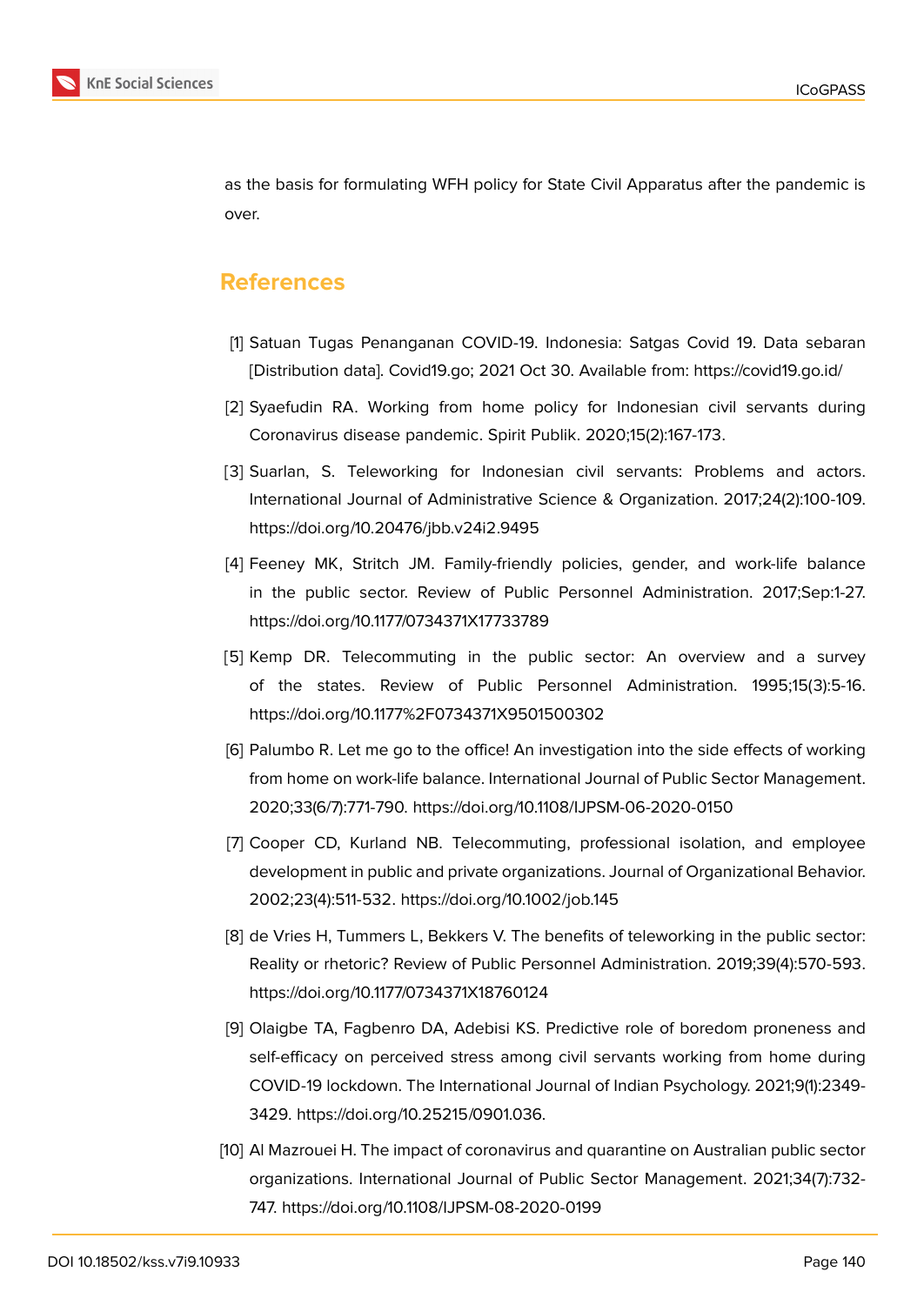

- <span id="page-13-0"></span>[11] Al Mazrouei H, Zacca R. The impact of coronavirus on Australian public sector employees. Journal of East-West Business. 2021;27(4):382-399. https://doi.org/10.1080/10669868.2021.1974641
- [12] Liebermann SC, Blenckner K, Diehl JH, Feilke J, Frei C, Grikscheit S, et al. Abrupt implementation of telework in the public sector during the COVID-19 crisis. Zeitschrift für Arbeits- und Organisationspsychologie. 2021;65(4):258-266. https://doi.org/10.1026/0932-4089/a000367
- <span id="page-13-1"></span>[13] Lawi GFK. Starting 2020, Bappenas implements flexible work and time simulation. Bisnis.com; 2019 Dec 12. Available from: https://ekonomi.bisnis.com/read/20191212/9/1180852/mulai-2020-bappenasterapkan-simulasi-flexible-work-and-time
- <span id="page-13-2"></span>[14] Taher AP. KemenpanRB says not all ASN can work from home. Tirto.id; 2019 Dec 3. Available from: https://tirto.id/kemenpanrb-sebut-tidak-semua-asn-bisa-kerjadi-rumah-emL4
- <span id="page-13-3"></span>[15] Sugianto MA. Work from home policy in the Covid-19 era: The case of Badung Regency. Jurnal Analis Kebijakan. 2021;5(1):87-98.
- <span id="page-13-4"></span>[16] Ma'rifah D. Implementation of work from home: A study of positive impacts, negative impacts and employee productivity. Civil Service. 2020;14(2):53-64.
- <span id="page-13-5"></span>[17] Samarah G. Seeing the sustainability of WFH policies in supporting ASN in the digital era. Yoursay; 2020 Jun 12. Available from: https://yoursay.suara.com/news/2020/06/12/123616/melihat-keberlanjutankebijakan-wfh-dalam-menunjang-asn-di-era-digital
- <span id="page-13-6"></span>[18] Dewayani T. Work from home from the perspective of the Internal Compliance Unit. Kementerian Keuangan; 2020 Mar 31. Available from: https://www.djkn.kemenkeu.go.id/artikel/baca/13014/Bekerja-dari-Rumah-Work-From-Home-Dari-Sudut-Pandang-Unit-Kepatuhan-Internal.html
- <span id="page-13-7"></span>[19] Syaefudin RA, Suseno WH, Teravosa G. Policy on working from home for state civil servants at the Ministry of Health. Civil Service. 2020;14(1):85-91.
- [20] Nasution I, Zulhendry, Rosanti R. The effect of working from home on the performance of BPKP employees. Jurnal Ilmiah Akuntansi Budgeting. 2020;1(1):9- 14.
- <span id="page-13-8"></span>[21] Ashal RA. The effect of work from home on the performance of state civil servants at the Immigration Office Class I Special TPI Medan. Jurnal Ilmiah Kebijakan Hukum. 2020;14(2):223-242.